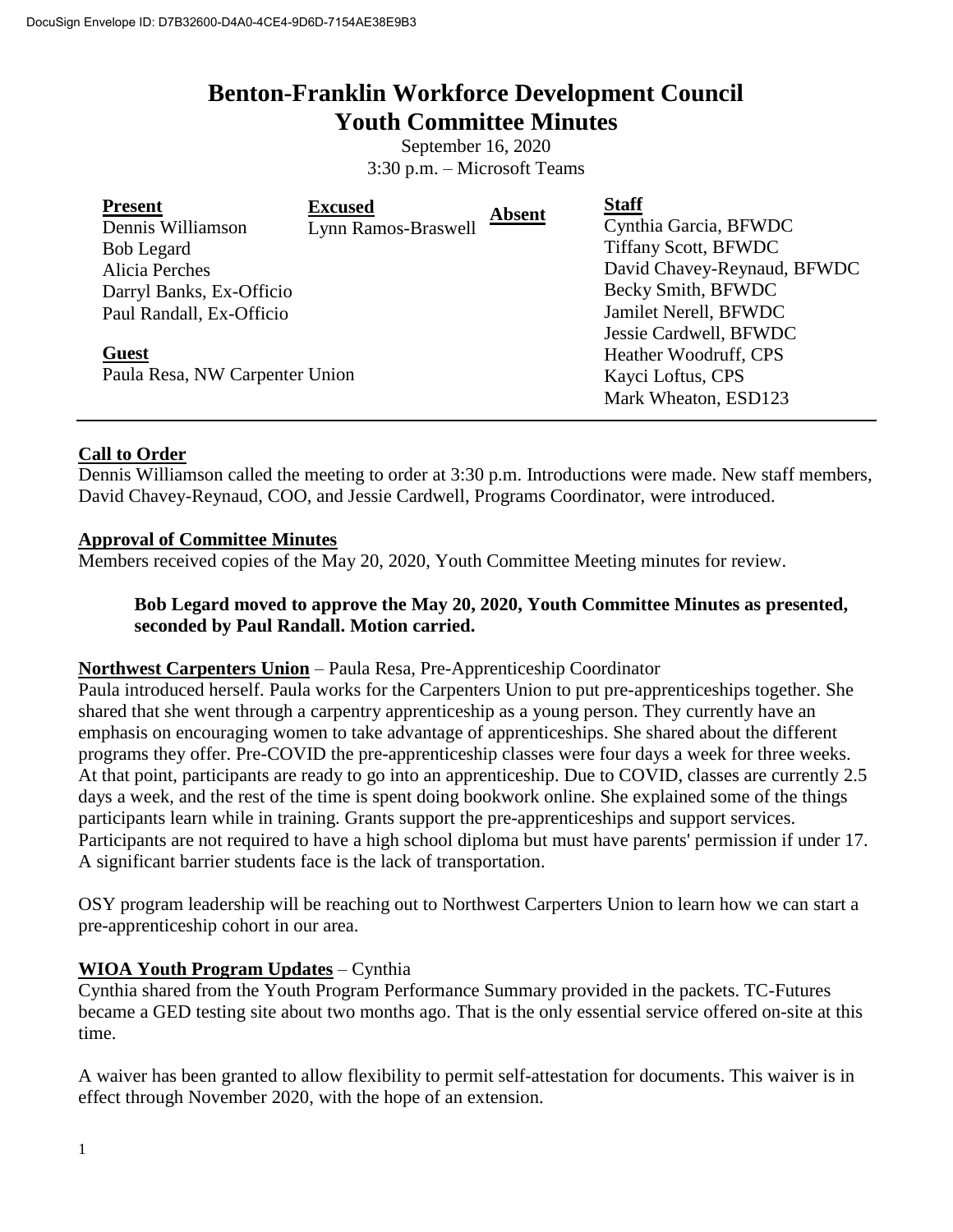The youth team continues to explore new ways of outreach during this challenging time of COVID. They have been doing weekly Live Orientations on Facebook. They have sent out a targeted mail to those on unemployment. They are working with the WorkSource Business Navigators to help find opportunities for youth employment.

Cynthia encouraged everyone to visit the TC Futures Facebook Page and Website.

# **GED Testing Center Updates** – Mark

Mark reported that it was quite a process to become a GED testing center. Not having a place to test was a challenge for our customers. They opened as a testing center in June with all of the COVID-19 precautions in place. At the time of opening, they were considered a public testing center. For the safety of our staff and customers, the status has been moved to private. Since June, there have been 61 tests with 44 passing and 12 GED graduates. We are at about 75% pass rate.

Mark shared that Cynthia has been working very hard to help make the center be ADA compliant.

Tiffany asked if there has been any ideas or focus on having a GED ceremony. We want to celebrate their successes once COVID-19 has passed. Mark reported that this is definitely on their radar, but we don't know exactly how this will look in the future.

Dennis asked what kind of evaluation or advice is given to those that fail their tests. Mark shared that there are four sections to the GED tests. Should they not pass a test, feedback is provided on the areas that need focus. At that point, there is tutoring and help given. Most students don't miss it by much. They have great case managers that instill hope and set up plans to move forward. Very rarely has someone not passed on their second try.

Cynthia shared that we currently have 16 OSY customers working toward their GED.

# **PY19 Annual Report** - Cynthia

Cynthia was happy to present BFWDC's first-ever Annual Report. This report came about due to the work of the Strategic Plan Goal Team #1 (P-ROC) focused on increasing visibility. She took the time to walk through the report. This report will be emailed to board members, partners, other WDC's, WWA Directors, Chamber members, and placed on Facebook and the Website.

# **Other Business**

Tiffany asked board members if there were any needs that the BFWDC could help with during these challenging times. Dennis shared that we are very fortunate to have carpentry thrive in this area. There is still a need for workers in most of the crafts.

Tiffany recognized her staff and the work that they are doing during COVID-19. Dennis thanked the staff for the work they are doing.

# **Next Meeting**

Youth Committee Meeting –November 18, 2020, 3:30 p.m. at TBD

# **Adjournment**

With no further business, the meeting adjourned at 4:12 p.m.